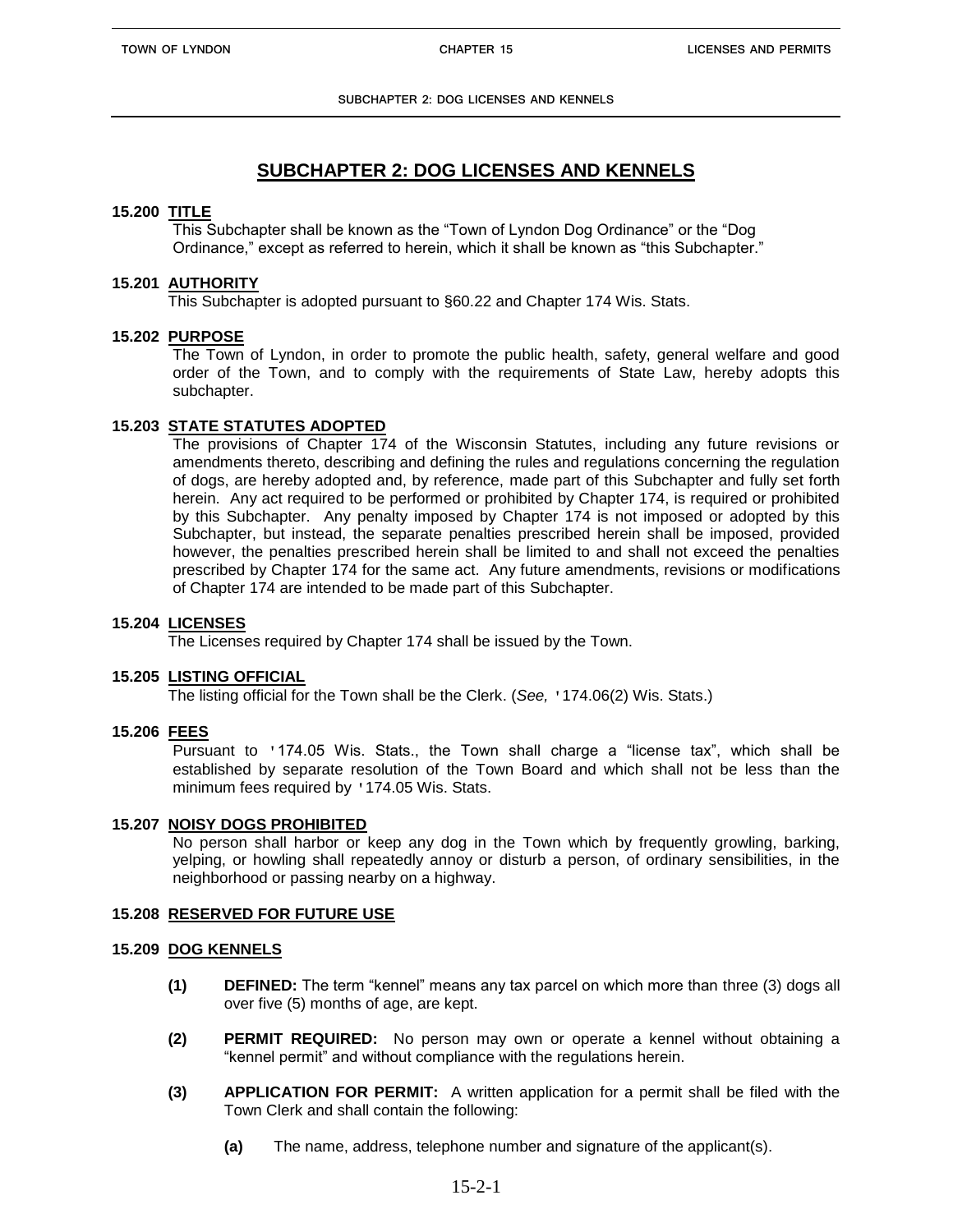- **(b)** The name, address, telephone number and signature of all land owner(s) upon whose land the kennel will be located (if different than the applicant).
- **(c)** The name, address and telephone number of the intended operator(s) of the kennel (if different than the applicant).
- **(d)** The name and address of all property owners who own property within 500 feet of the property upon which the kennel will be located.
- **(e)** An aerial photograph of the kennel site, including all land within one thousand (1,000) feet of the site (these photos can be obtained from the Juneau County Land Information Office).
- **(f)** A drawing of the kennel structure(s), including a description of all materials to be used (e.g. Fencing material, Flooring, Housing, etc).
- **(g)** A statement describing the breed(s) of dog(s) to be raised in the kennel.
- **(h)** A statement describing the minimum and maximum number of dogs to be housed in the kennel.
- **(i)** An environmental impact statement as described in '1.11 Wis. Stats.
- **(j)** An agricultural impact statement as described in '32.035 Wis. Stats.
- **(k)** A statement verifying that the applicant has investigated and made arrangements for the purchase of insurance as required by §15.207(10) below.
- **(l)** Any other information which the Town Board deems necessary to review the application.
- **(4) FEE:** An application fee for a kennel permit, in an amount established by separate resolution by the Town Board, shall be paid when the application is filed with the Clerk.
- **(5) PUBLIC HEARING AND NOTICE:** A public hearing on the application shall be conducted by the Town Board, no sooner than thirty (30) days after filing of the application. Notice of the public hearing shall be posted and published by the Clerk as a Class 1 Notice, and notice shall be mailed by the Clerk to all adjacent property owners within 500 feet of the kennel property, at least ten (10) days before the public hearing.
- **(6) STANDARDS OF REVIEW:** The following standards shall be considered and addressed by the Town Board in deciding whether to issue a permit. To approve an application, the Board must find that each of the following criteria has been, or will be, satisfied by the proposed kennel.
	- **(a)** The proposed operation on the proposed site, must comply with the Town's zoning ordinance.
	- **(b)** The proposed operation, in the proposed location will not cause a substantial or undo adverse impact on the nearby property, the character of the neighborhood, environmental factors, traffic factors, parking, public improvements, public property rights-of-way or other matters affecting the public health, safety or general welfare, either as they now exist or as they may exist in the future.
	- **(c)** The proposed kennel operation will comply with the regulations set forth below.
	- **(d)** The proposed owner(s) and operator(s) have demonstrated the experience, knowledge, financial ability, and willingness to comply with the regulations set forth below and to operate the kennel as proposed in the application.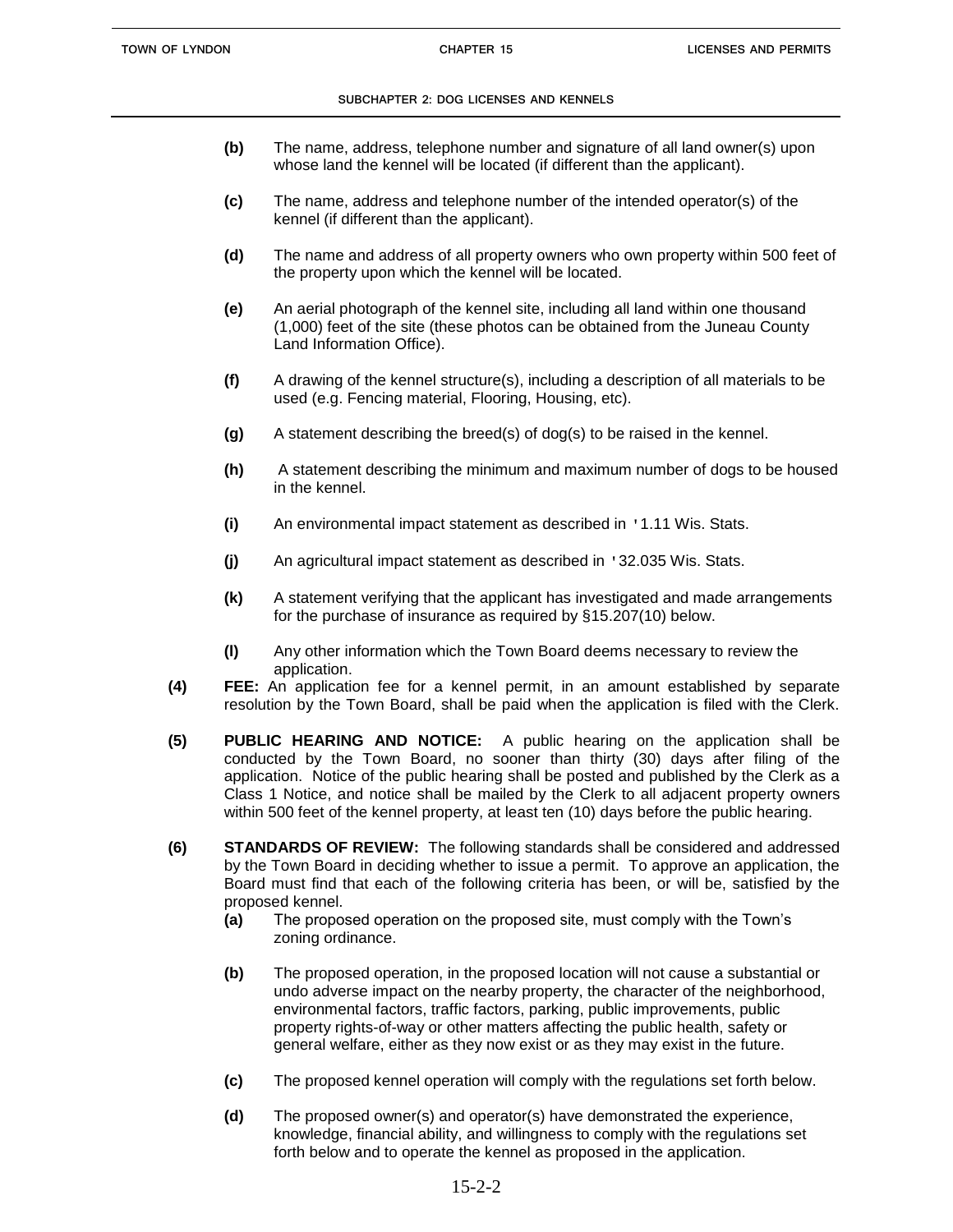- **(e)** The potential public benefits of the operation outweigh the potential adverse impacts of the proposed operation, after taking into consideration the applicant's proposal, including the applicant's suggestions to remediate any adverse impacts.
- **(f)** The size and scope of the proposed operation is appropriate for the site.
- **(7) DECISION:** Within 60 days after the public hearing (or within an extension of said period requested in writing by the Applicant and granted by the Board), the Board shall issue a decision either (i) in the form of a written resolution, and/or (ii) in the formal minutes of its meeting. Its decision shall include formal findings of fact concerning the standards of subsection (6). In making its decision, the Board may take any of the following actions:
	- **(a) Approve:** The Board may approve the application as proposed; or
	- **(b) Approve with Modifications or Conditions:** The Board may approve the application with such modifications and conditions as it deems necessary and appropriate after consideration of the purposes of this Ordinance, after consideration of the standards of review set forth above, after consideration of the regulations set forth below, and after consideration of the recommendations of citizens, experts, its own members, and any other source; or
	- **(c) Deny:** The Board may deny the application.

The Board's approval, with or without modifications or conditions, shall be considered the approval of a unique request, and shall not be construed as precedent for any other similar application.

- **(8) EFFECT OF DENIAL:** An application which has been denied (in whole or in part) shall not be resubmitted for a period of 12 months from the date of said denial, unless the Clerk first determines that either (i) substantial and material new evidence has arisen, or (ii) a substantial and material change of circumstances has occurred, regarding an issue which was relevant and significant to the prior decision to deny the application.
- **(9) REGULATIONS:** Any person or entity who wishes to apply for a permit or who receives a permit to own or operate a kennel, shall comply with the following regulations:
	- **(a)** No operation shall be conducted in such a way as to constitute a public or private nuisance.
	- **(b)** No operation shall be conducted within 1,000 feet of any residence in existence when the operation is commenced, except the residence of the owner or operator of the operation.
	- **(c)** No operation shall be conducted in a location which is visible from any residence in existence when the operation is commenced, except the residence of the owner or operator of the operation. Visibility may be controlled by natural vegetation and/or berms, but not by fencing or other artificial means.
	- **(d)** No operation shall be conducted within 1,000 feet of any public highway or Town road in existence when the operation is commenced.
	- **(e)** No operation shall be conducted in a location which is visible from any public highway or Town road. Visibility may be controlled by natural vegetation and/or berms, but not by fencing or other artificial means.
	- **(f)** No operation shall be placed in a location and conducted in such a manner as to adversely affect the value of surrounding lands.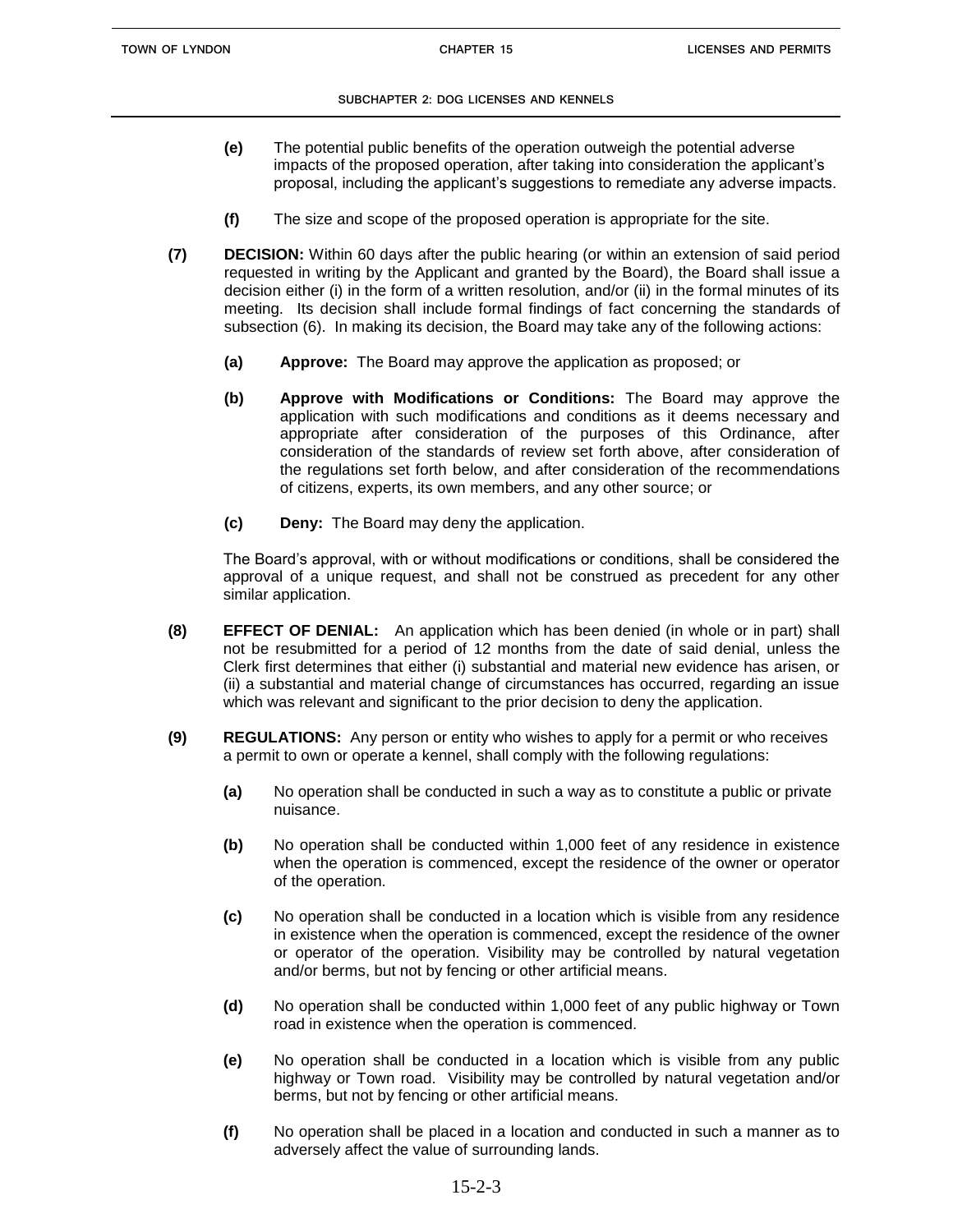- **(g)** No operation shall be conducted in such a manner as to permit dust, dirt, debris, or other materials, substances, or odors to be carried by wind across the boundary of the parcel of land being used for the operation.
- **(h)** The operation shall comply with the Zoning Ordinance of the Town of Lyndon.
- **(i)** The operation shall comply with all Federal, State (e.g. 175.25 Wis. Stats), County (Ord. 9), and Town rules and regulations regarding the operation intended and shall obtain and maintain all permits and licenses required by the Federal, State, and County authorities.
- **(j)** No operation shall be modified, altered, or expanded beyond the terms and conditions of the permit, without prior approval by the Board.
- **(k)** No operation shall be conducted without the insurance required by §15.207(10) below.
- **(l)** No operation shall be conducted on land which is not owned and occupied by the applicant.
- **(10) INSURANCE:** The owner and operator of each kennel shall purchase and maintain liability insurance which provides insurance for injuries and damages caused by the dogs which the kennel expects to house. No permit hereunder shall be issued by the clerk unless and until the applicant provides proof of such insurance to the Clerk.
- **(11) CHANGE OF OWNERSHIP:** Permits issued hereunder are not transferable, and shall not run with the land. The sale of the kennel operation and/or the sale of the real estate upon which a kennel is located will automatically constitute the termination of the "kennel permit," and will require the new owner to apply for a new permit.

# **(12) SUSPENSION OR REVOCATION OF PERMITS**

- **(a) Authority:** The Town may suspend or revoke any Permit issued under the regulations of this Subchapter and may stop the operation of any kennel for any of the following reasons:
	- 1. Whenever the Town finds at any time that applicable ordinances, laws, orders, plans, or specifications are not being complied with, and that the holder of the Permit has refused to conform after written warning has been issued to him.
	- 2. Whenever there is any violation of any condition or provision of either the application for a Permit or the Permit itself.
	- 3. Whenever any false statement or misrepresentation has been made in the application for permit, plans, drawings, data specifications, or certified lot or plot plan on which the issuance of the Permit or other approval was based.
	- 4. Whenever there is a violation of any of the conditions of a Permit.
	- 5. Whenever the operation of the kennel creates a nuisance.
- **(b) Notice:** The notice suspending or revoking a Permit shall be in writing and shall be served upon the applicant, the owner of the premises (or its agent), or on the person apparently in charge of the kennel. A revocation placard shall also be posted upon the building, structure, equipment, or premises in question. The Notice shall state the reasons for the suspension or revocation.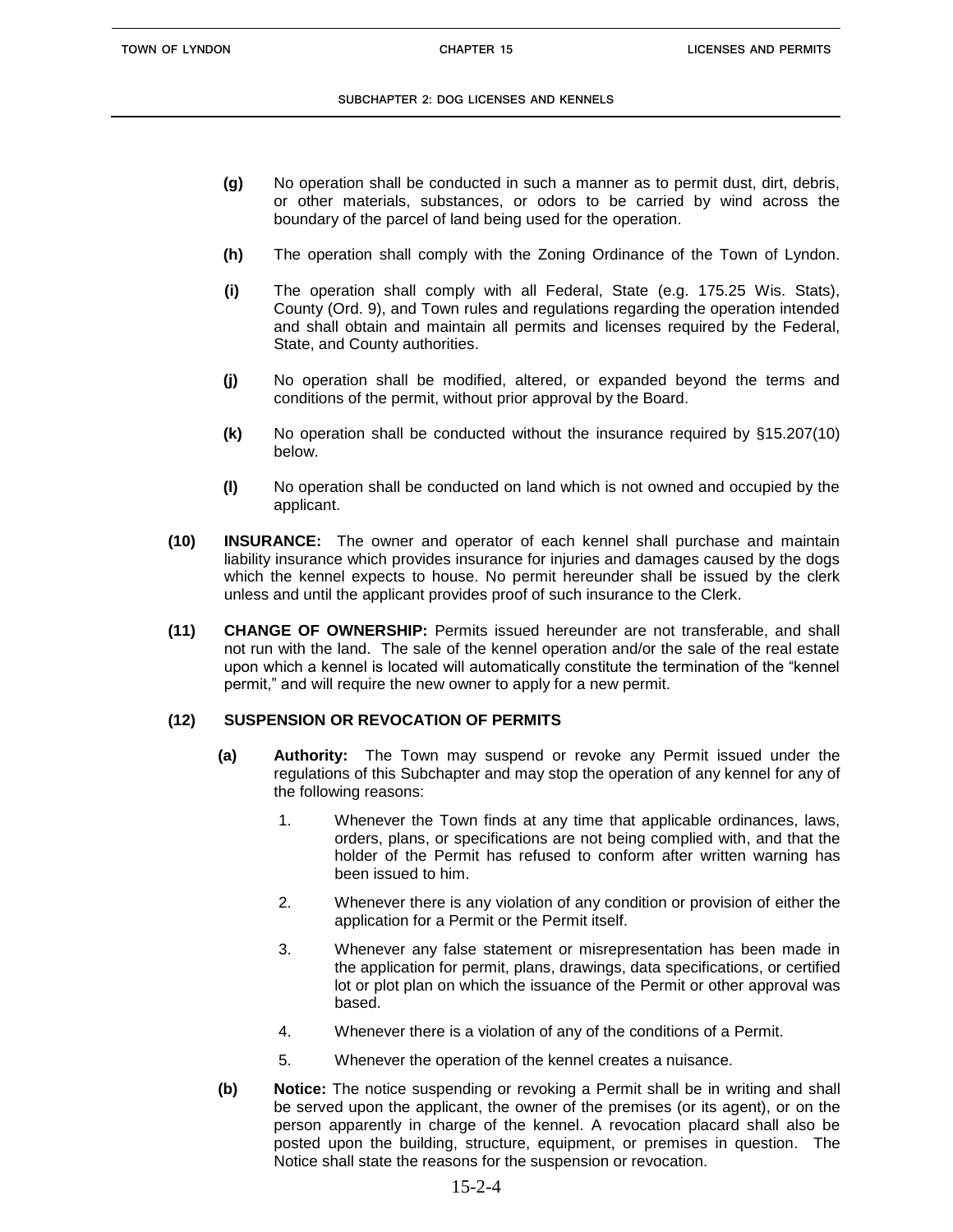**(c) Effect of Notice:** After the notice is posted and served upon the persons aforesaid, it shall be unlawful for any person to continue operation of the kennel until the reasons for the notice have been corrected and the Town has thereafter inspected and verified that the violations have been corrected. However, after the issuance of the notice, the Town may authorize such kennel operations as it deems necessary for the preservation of life, property, and safety.